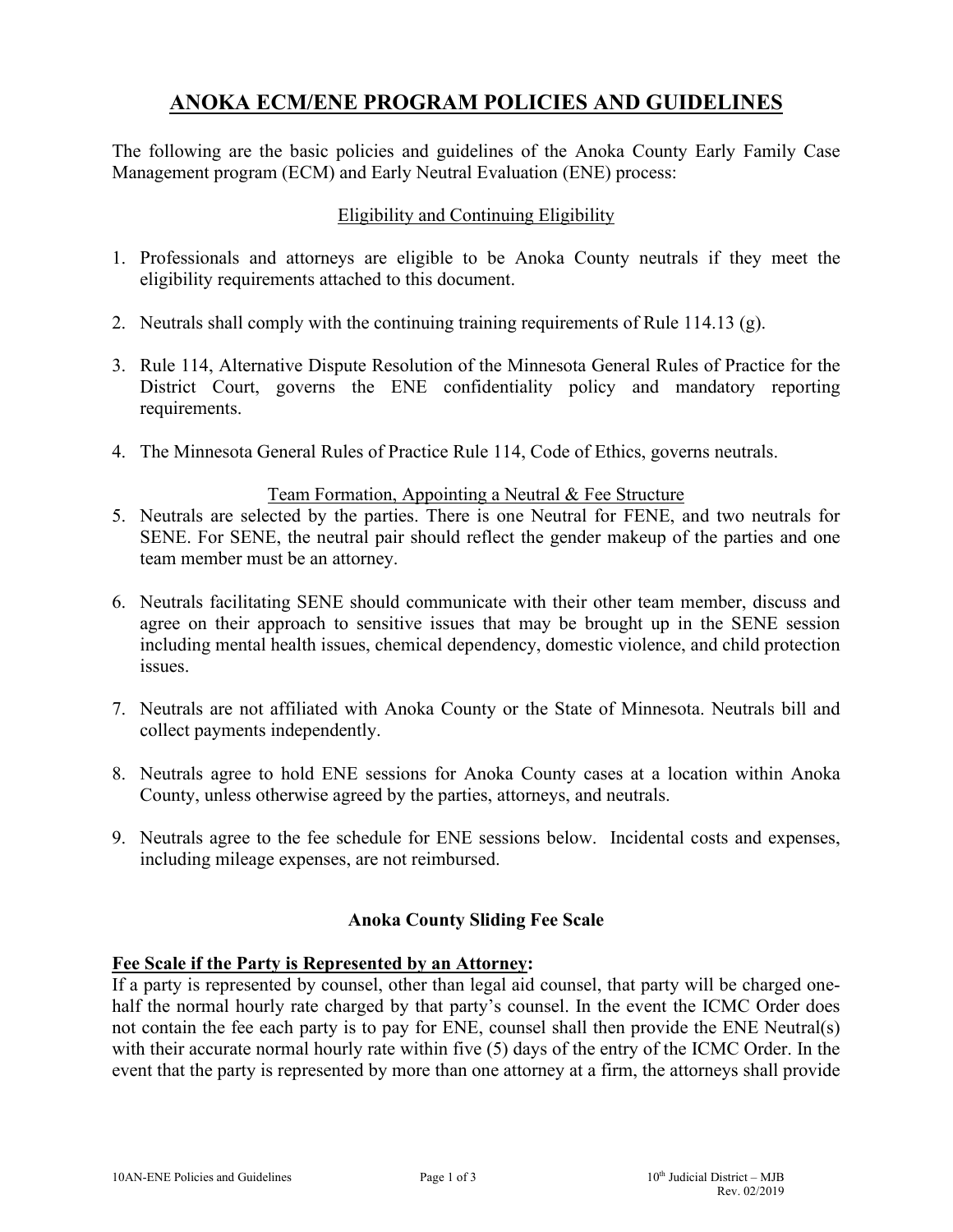the ENE Neutral(s) with all of the attorneys' normal hourly rates, and the client shall be charged one-half of the average of the normal hourly rates.

# **Fee Scale if the party is Pro Se or Represented by Legal Aid Counsel:\*\***

If a party is not represented by counsel, or the party is represented by a legal aid organization, the party's fee is based on their individual gross income pursuant to the following sliding fee scale:

- 1. IFP if granted by Court prior to the ENE session \$25.00 per hour
- 2. 0-\$25,000 annual gross income \$25.00 per hour
- 3. \$25,001-\$50,000 annual gross income \$50.00 per hour
- 4. \$50,001-100,000 annual gross income \$100.00 per hour
- 5. \$100,001 or more gross income \$200.00 per hour

\*\*If a party is unrepresented at the ICMC, but retains an attorney prior to the ENE, the fee shall be as described under the header "Fee Scale if the Party is Represented by an Attorney."

# **Preparation Work**

The providers will not charge for any work they do before the ENE session.

# Feedback and Data Collection

- 10. Neutrals should immediately communicate any issues, concerns, or best practices about the program or the process to the ENE coordinator, or if there is no coordinator, to the Anoka County ENE Steering Committee.
- 11. Within 5 days of completing ENE, the Neutrals will complete ENE Evaluator's Reports for each case. Reports will be filed with the Anoka County Court Administrator along with any written memoranda of agreement. Copies of the Reports and written memoranda shall also be sent to each of the parties. Reports and memoranda of agreement are filed confidentially in the case files. Court staff will use the forms to enter appropriate codes into the case files to be used for statistical purposes and case management/case tracking.

# Program Timelines

- 12. Initial Case Management Conferences are scheduled to be held within three (3) weeks of the dissolution being filed.
- 13. Within three (3) business days of receipt of the ICMC Order for ENE, the Neutral(s) will send out a letter to the parties and attorneys, verifying the session date, time, and location.
- 14. It is anticipated that SENE will be concluded within thirty (30) days of the Initial Case Management Conference.
- 15. It is anticipated that FENE will be concluded within sixty (60) days of the Initial Case Management Conference.

#### Continuances, Rescheduling or Termination of ENE

- 16. If a party wishes to reschedule or continue a scheduled ENE session they may do so one time, if the following criteria are met:
	- a. All parties agree to the rescheduling or continuance; and